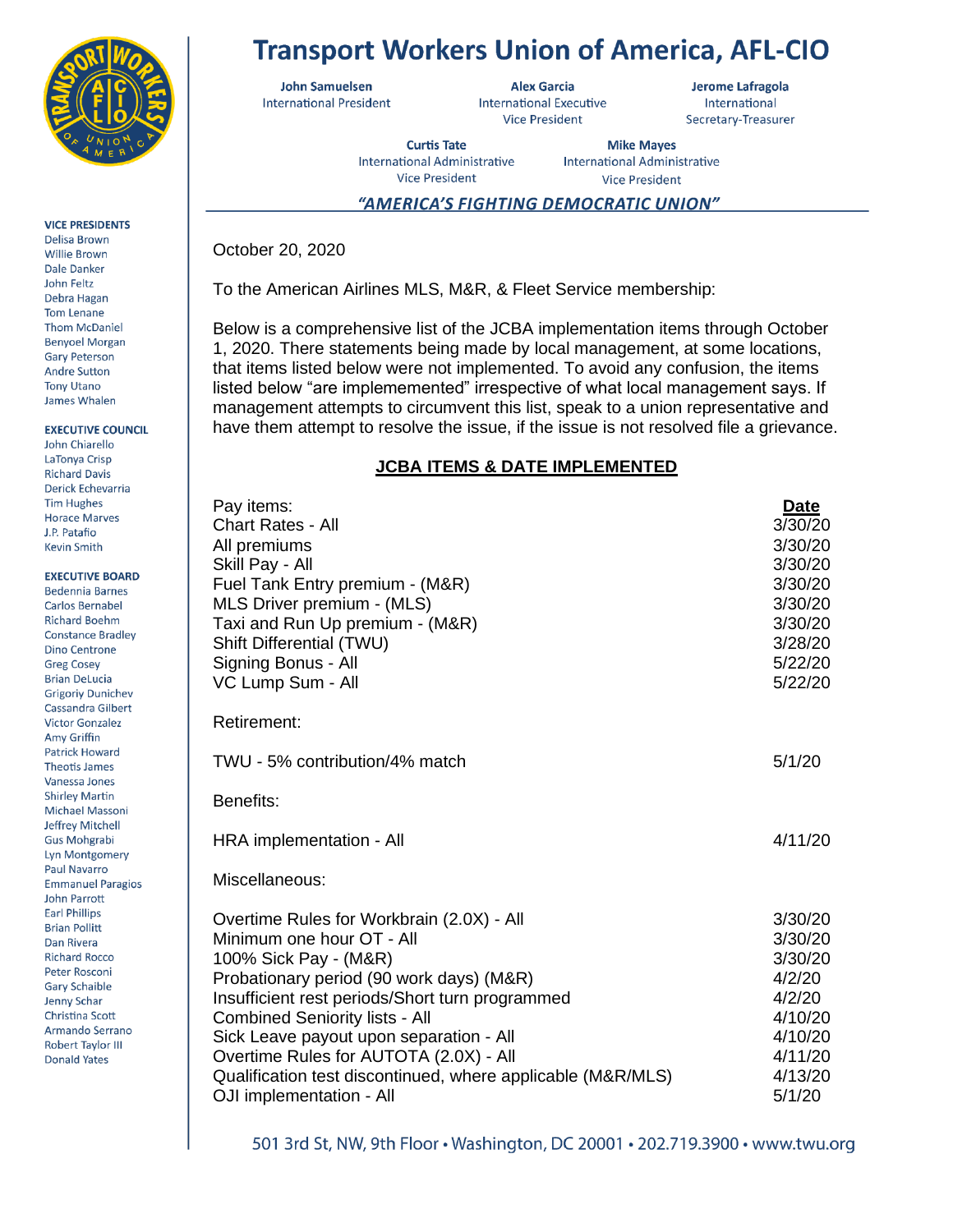| WorkBrain total Comp Days bank increased to 17.5 days (M&R)<br>MTS to TCC transtion (M&R) | 5/8/20<br>5/11/20 |
|-------------------------------------------------------------------------------------------|-------------------|
| Leave of Absence duration under JCBA terms - all                                          | 5/20/20           |
| OT Bypass - Auto TA only 2.0X - All                                                       | 5/20/20           |
| SIDA badge - OT rate when paperwork is late or delayed -All                               | 5/20/20           |
| Limited Duty bank 60/90 days - All                                                        | 5/20/20           |
| Meal Period to 1.5X for WB - All                                                          | 5/20/20           |
| Holiday implementation - Pay/Comp Day - All                                               | 5/25/20           |
| Meal Period: Window/Discontinue Leave early TWU - (M&R)                                   | 6/15/20           |
| DAT/HAT codes and ability both IAM/TWU - (M&R)                                            | 6/15/20           |
| Initial Inspection at bases (M&R)                                                         | 6/15/20           |
| Field Trip rate - 1.75x (M&R)                                                             | 6/17/20           |
| Training travel time rates - All                                                          | 6/17/20           |
| Per Diem rate - All                                                                       | 6/17/20           |
| Adverse Condition pay coding - All                                                        | 6/24/20           |
| 50/50 scope report - 4/20 & 5/20 (M&R)                                                    | 7/28/20           |
| Article 14 C. (20:00 to 00:00 change)                                                     | 8/10/20           |
| OJI - Pay Continuance WB - All                                                            | 9/15/20           |
| DAT day selection - Tech Ops<br>10/15/20                                                  |                   |
| 3 SK days added to all TWU so that VEOPs can cash out SK pay                              | 10/2/20           |

Shift Trade WorkBrain migration:

(Tech Ops) ATL, BOS, DCA, IAH, LAS, LAX, MCO, PHL, PHX, SEA, SFO, TPA 8/10/20 (Fleet) ATL, AUS, BOS, DCA, LAS, LAX, MCO,PHL, PHX, SAT

(Tech Ops) EWR, JFK, LGA, ORD, SJU 9/7/20 (Fleet) JFK, LGA, ORD, SJU

Scope Related - M&R:

| Art 6 F.3 - Minimum Headcount of 2600 - Base Maintenance | 3/26/20 |
|----------------------------------------------------------|---------|
| Art 6 G. - Engines/APUs                                  | 3/26/20 |
| Art 6 H. - Component Minimum Headcount                   | 3/26/20 |
| Art 6 J. - Line Mntc. (LM) Staffing                      | 3/26/20 |
| Art 6 K. - Scheduled LM work @ staffed Stations          | 3/26/20 |
| Art. 6 L. - Time Sensitive items by vendor               | 3/26/20 |
| Art 6 R. - Fac. Mntc. Bases (M&R)                        | 3/26/20 |
| Art 6 U. - GSE (M&R)                                     | 3/26/20 |
| Art. 6E. - DWH - Report due Mid Aug.                     | 4/1/20  |
| Art 6 F. - 50/50 - Base Report (Provided 7/28)           | 4/1/20  |
| Art 6 P. - Intl Outsourcing - Report due mid-Aug         | 4/1/20  |
|                                                          |         |